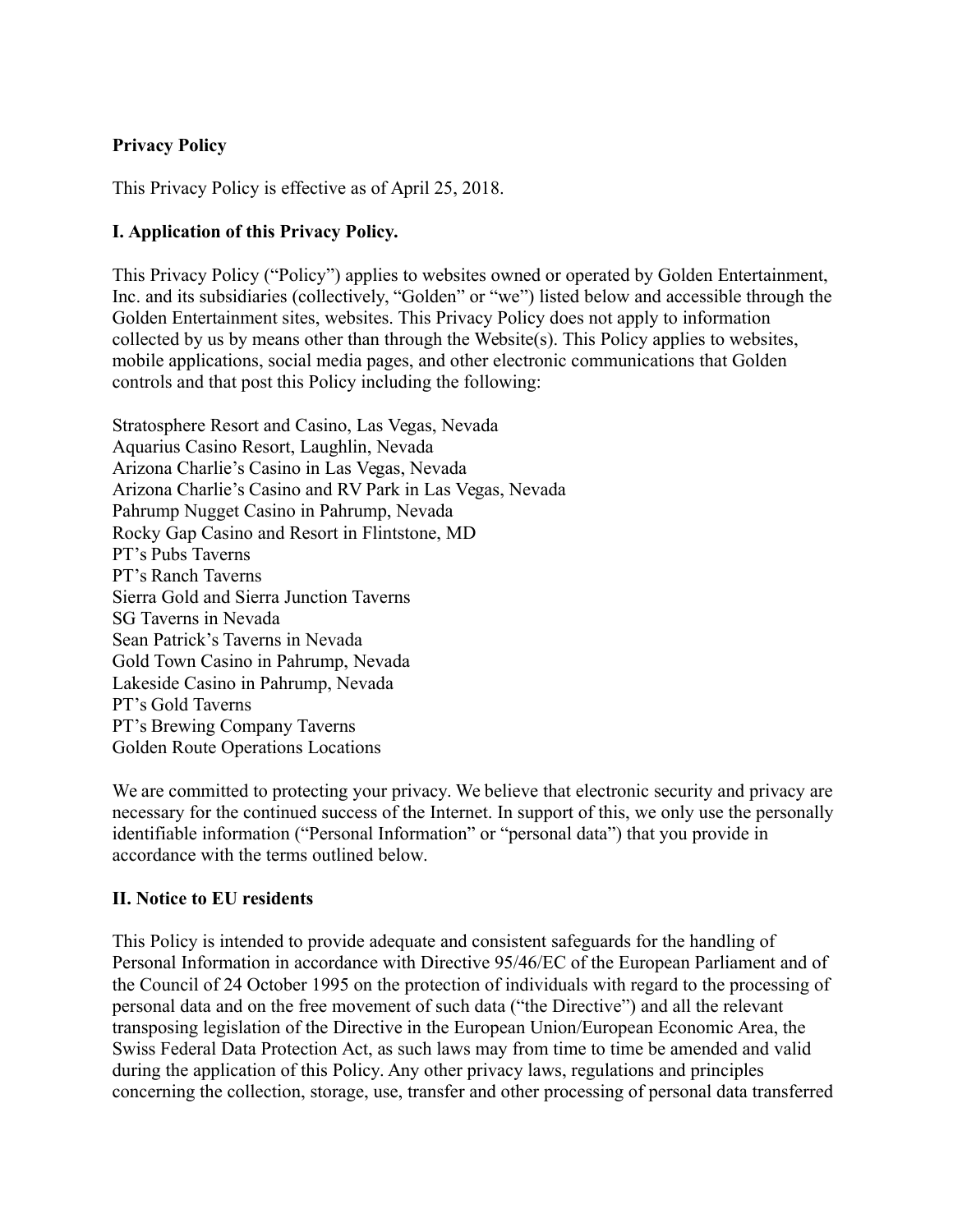from the European Economic Area or Switzerland to the United States including but not limited to the Regulation (EU) 2016/679 of the European Parliament and of the Council of 27 April 2016 on the protection of natural persons with regard to the processing of personal data and on the free movement of such data, and repealing Directive 95/46/EC ("the General Data Protection Regulation") as of its entry into force on 24 May 2018.

## **III. Principles for processing Personal Information**

We respect your privacy and are committed to protecting your Personal Information in compliance with the applicable legislation. This compliance is consistent with our desire to keep you informed and to recognize and respect your privacy rights. We agree to observe the following principles when processing Personal Information:

- Data will be processed fairly and in accordance with applicable law.
- Data will be collected for specified, legitimate purposes and not processed further in ways incompatible with those purposes.
- Data will be relevant to and not excessive for the purposes for which they are collected and used. For example data may be rendered anonymous if deemed reasonable, feasible and appropriate, depending on the nature of the data and the risks associated with the intended uses.
- Data subjects in the EU will be asked to provide their clear and unequivocal consent for the collection, processing and transfer of their personal data.
- Data will be accurate and where necessary and kept up-to-date. Reasonable steps will be taken to rectify or delete Personal Information that is inaccurate or incomplete.
- Data will be kept only as it is necessary for the purposes for which it was collected and processed. Those purposes shall be described in this Policy.
- Data will be deleted or amended following a relevant request by the concerned data subject, should such notice comply with the applicable legislation each time.
- Data will be processed in accordance with the individual's legal rights (as described in this Policy or as provided by law).
- Appropriate technical, physical and organizational measures will be taken to prevent unauthorized access, unlawful processing and unauthorized or accidental loss, destruction or damage to data. In case of any such violation with respect to personal data, we will take appropriate steps to end the violation and determine liabilities in accordance with applicable law and will cooperate with the competent authorities.

### **IV. Information we may collect.**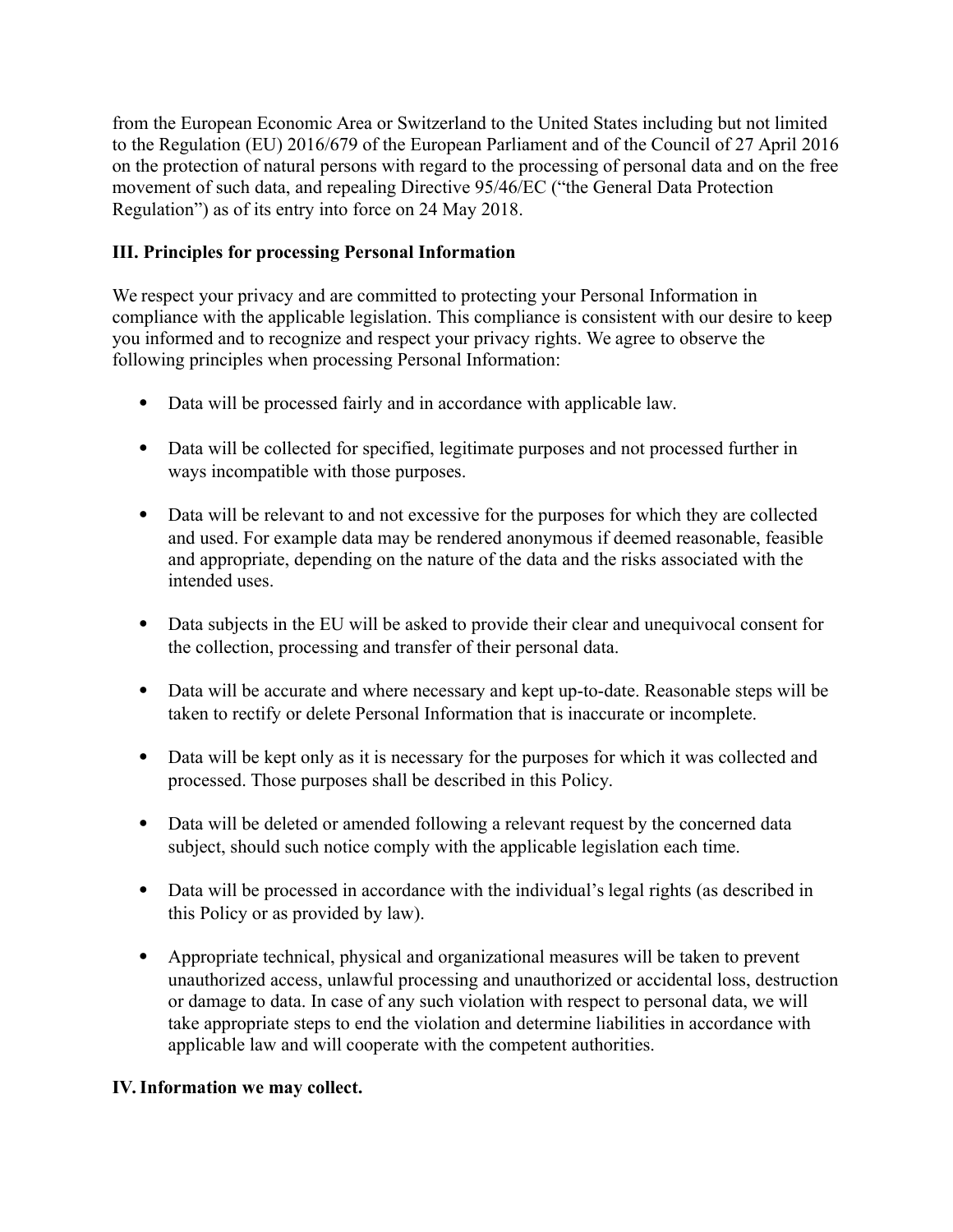#### General Information

When you use the Internet, your web browser or client software may transmit certain information to the servers that host the websites you visit. The information may include the unique number assigned to your server or Internet connection, the capabilities and features of your computer, your geographic location, and your movement within and interaction with the web site, including what pages you look at and what information you download. When you visit our Websites, our servers collect such information. We use this information to generate aggregate statistics about visitors to our Websites.

### Personal Information

We only collect Personal Information that you voluntarily provide to us. "Personal Information" is information through which you can be identified. The Personal Information that we collect through our Websites or we obtain from our strategic partners depends on the nature of your online activity, such as whether you make reservations, participate in a contest, apply for employment, seek information on weddings or meetings, register as a meeting planner, or provide customer feedback or suggestions. We also may collect your Personal Information to provide you with support, billing, or other services, to add you to our mailing list (with your consent), to facilitate your entry into a contest, sweepstakes, or promotion, as part of a survey. The Personal Information that we collect from you in the above-mentioned circumstances may include your:

- name
- company
- address
- home telephone number
- work telephone number
- e-mail address
- fax number
- credit card information
- purchase and reservation information
- other information that you voluntarily provide

When you complete an employment application, we may also collect your: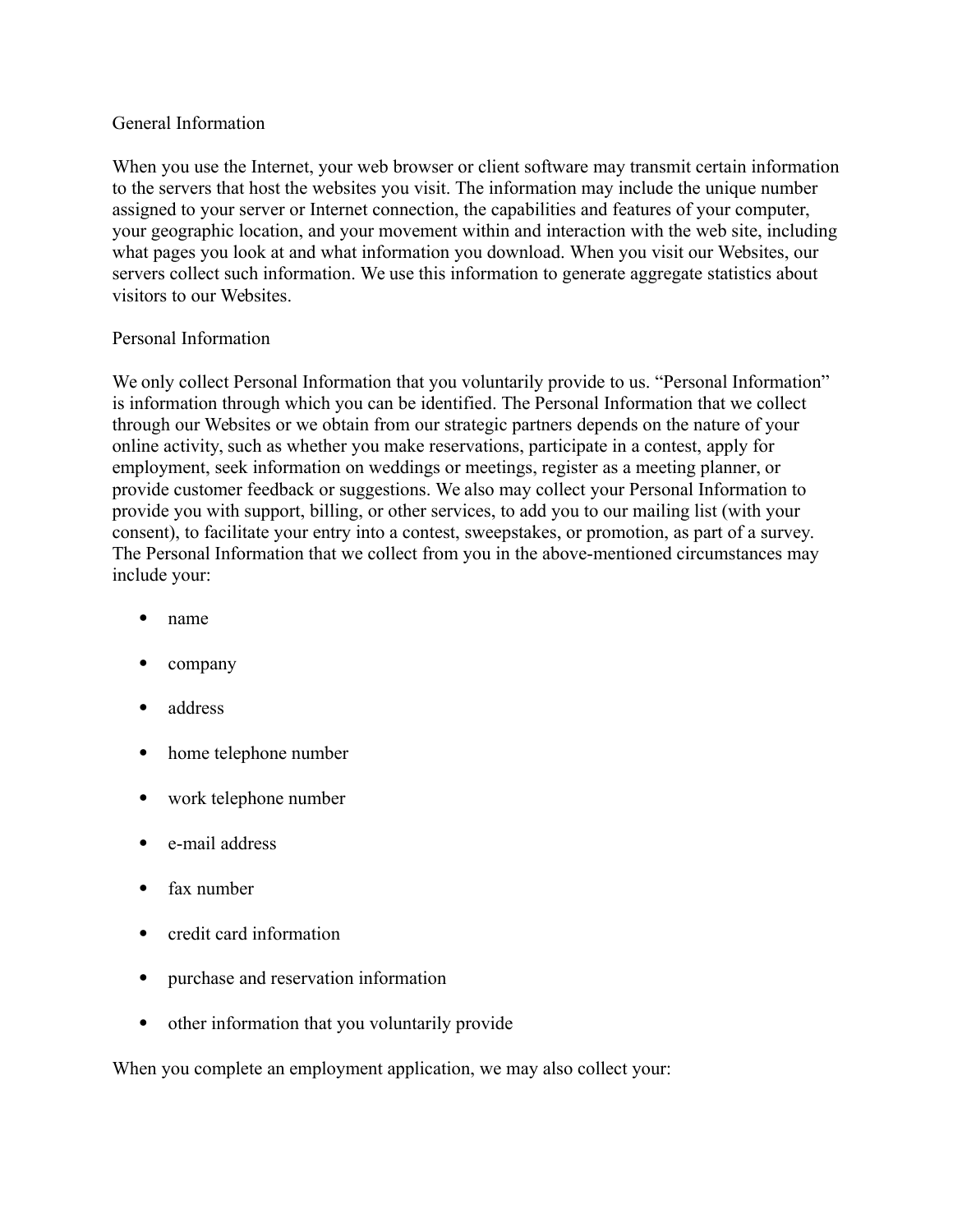- Social Security number
- previous addresses
- previous names
- convictions for felonies
- whether you can provide proof of eligibility to work in the United States
- present and past employment
- military service
- education and training
- skills
- languages
- family members who work for us
- the information listed in the online application form

### Browser Cookies

A browser cookie is a small file saved on your hard drive when you visit certain websites. Browser cookies store information that a web site may use for a variety of purposes such as, but not limited to personalizing your experience, to gathering web site statistical data, which pages you visit, or visited what material you download, your Internet provider's domain name and country, and the addresses of websites you visited immediately before and after visiting a particular web site. You can configure your browser to accept or reject browser cookies or to notify you when you are offered a cookie so you can accept or reject it.

When you visit our Websites, we will place browser cookies on your hard drive to collect and store your preferences for viewing our Websites, such as whether you disable Flash so that you will not have to do so for subsequent visits. In addition, our Websites uses cookies to provide a unique identifier to your computer so that we can generate statistics regarding usage of our Website, such as the percentage of repeat visitors and other general statistics, determining the effectiveness of advertisements and sales generated through advertisements. Cookies are also used to assist your log-in to our Websites. You may not be able to conduct some transactions or use some services on our Websites if you disable your browser from accepting cookies. When you visit our Websites, our strategic partners may also place browser cookies on your hard drive as well as Flash cookies, which contain more complex data than browser cookies and which cannot be controlled through browser settings. While the purpose of Flash cookies is to control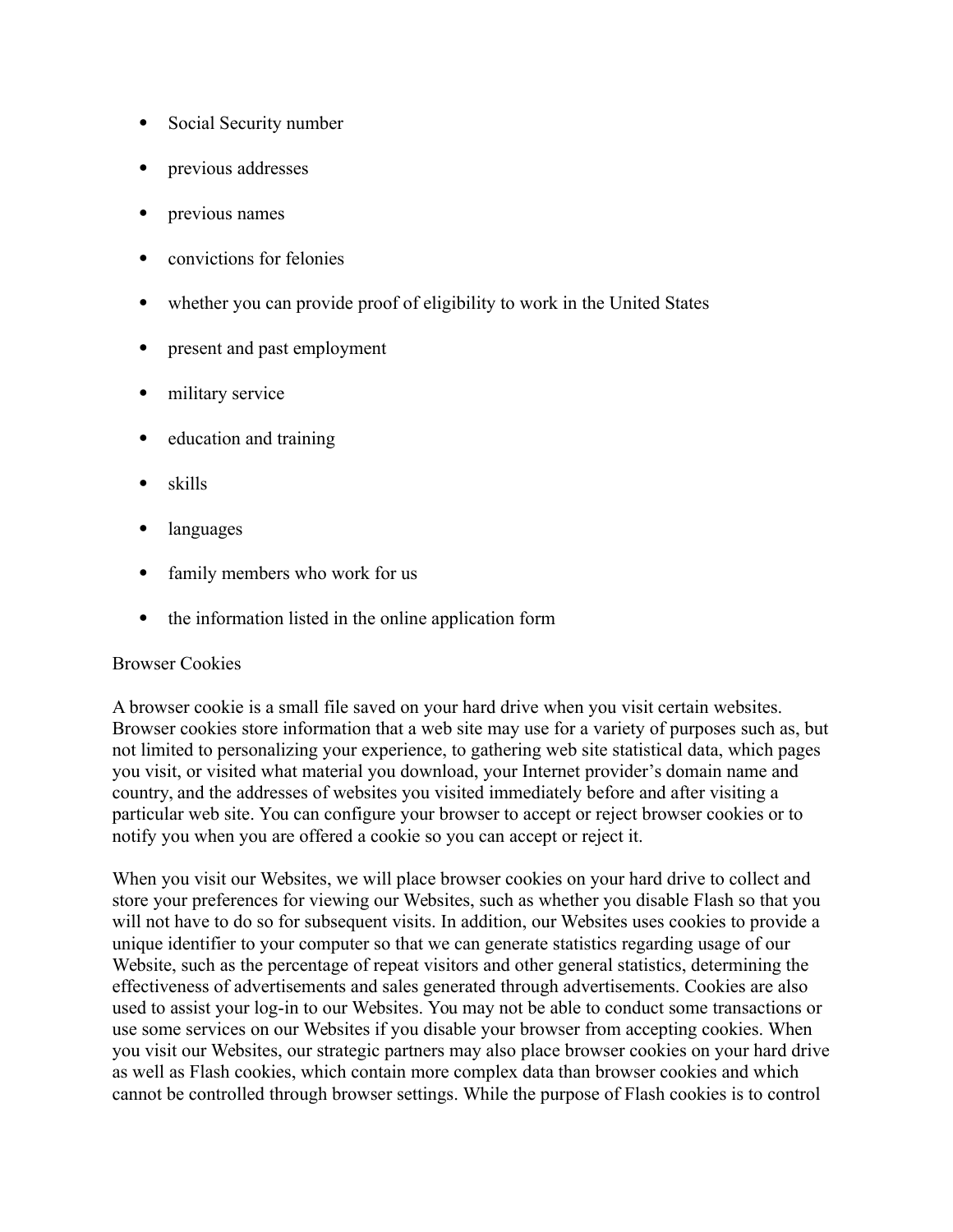settings for playing Flash content when you visit a web site, some companies use Flash cookies to regenerate deleted browser cookies or to track and collect information regarding web users' activities on the Internet. Flash cookies can be controlled and deleted through commercially available software. We do not control our strategic partners' use of cookies, such as the information that they collect using cookies, how they use the information, or the privacy policies that apply to such information.

### Opt-Out and Disabling Cookies

You may opt out of receiving promotional emails from us by following the instructions in those emails. If you opt out, we may still send you non-promotional emails, such as emails about your accounts or our ongoing business relations. You may also send requests about your contact preferences and changes to your information including requests to opt-out of sharing your personal data with third parties by emailing privacy@acepllc.com.

Most Web browsers are set to accept cookies by default. If you prefer, you can usually choose to set your browser to remove cookies and to reject cookies. If you choose to remove cookies or reject cookies, this could affect certain features or services of our Site.

### **V. How we use information we collect.**

We may use the information collected by us or strategic partners:

- for marketing purposes, including, but not limited to, notifying you of special promotions, offers and events via e-mail, mail, fax and other means
- to process and fulfill reservations and make a record of reservations
- to enable us to contact you for confirmation or customer service or after you sign up for or participate in certain activities
- to respond to inquiries, complaints and other communications
- for profiling or demographic purposes

### **VI. Disclosure and sharing of information we collect.**

Except as provided below, we will not sell, trade, or disclose to third parties any Personal Information obtained through our Websites or obtained from strategic partners, without your consent. We may disclose Personal Information:

- to comply with a court order, subpoena, search warrant or other legal process
- to comply with legal, regulatory or administrative requirements of any governmental authorities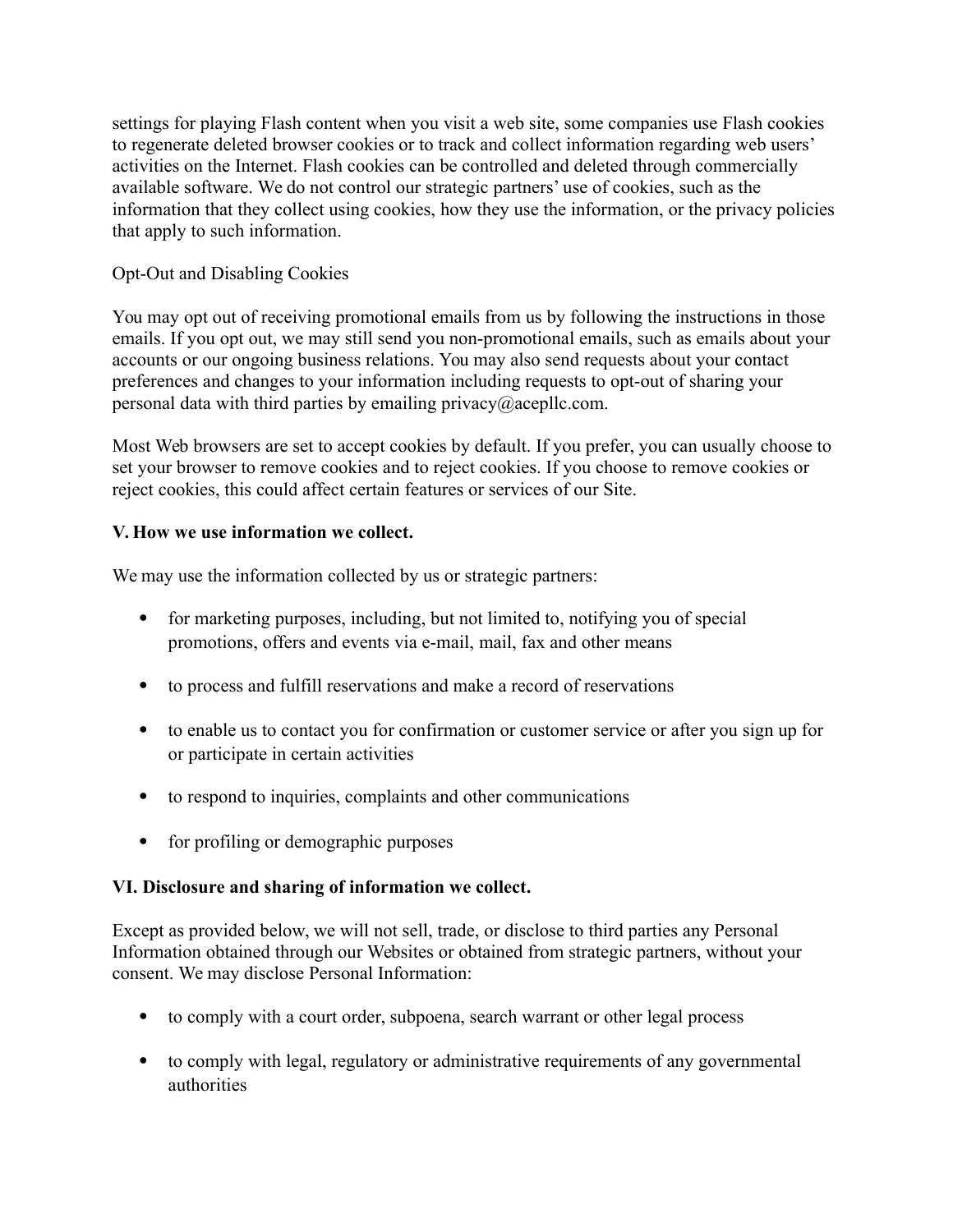- to protect and defend Golden, and all of its officers, directors, employees, attorneys, agents, contractors, and partners, in connection with any legal action, claim or dispute
- to enforce the terms of use of our Websites
- to prevent imminent physical harm
- to businesses that we may use for purposes of performing functions on behalf of us, such as companies that process credit card transactions
- in connection with the sale, assignment, or transfer of any of our properties or our Websites

Certain transactions and services offered while visiting our Websites may be processed or provided by us or strategic partners under contract with us, even though it appears that you may not have left our Website, including reservations. This Privacy Policy does not apply to information collected by strategic partners, except that we will treat information we receive about you from strategic partners under the terms of this Policy. We will also take reasonable steps to ensure that our strategic partners treat any information about you that we provide to them in a manner consistent with this Policy. However, we do not have any control over how strategic partners use information they collect about you.

#### **VII. Enforcement rights and mechanisms**

If at any time, you believe that your Personal Information has been processed in violation of this Policy, you may report the concern to the competent Golden official. In particular If you have any inquires or complaints about the use or limitation of use of your Personal Information, you may contact our corporate headquarters:

Golden Entertainment, Inc. 6569 S. Jones Blvd Las Vegas, NV 89113

or email us at privacy@acepllc.com.

### **VIII. Rights and choice regarding providing information.**

You have the right to be provided with information as to the nature of the Personal Information stored or processed about you by Tarte and may request deletion or amendments.

You may email privacy@acepllc.com to review, update, and revise your Personal Information.

If access is denied, you have the right to be informed about the reasons for denial. You may resort to the dispute resolution described in this policy as well as in any competent regulatory body or authority. Tarte shall handle in a transparent and timely manner any type of internal dispute resolution procedure about Personal Information is conducted.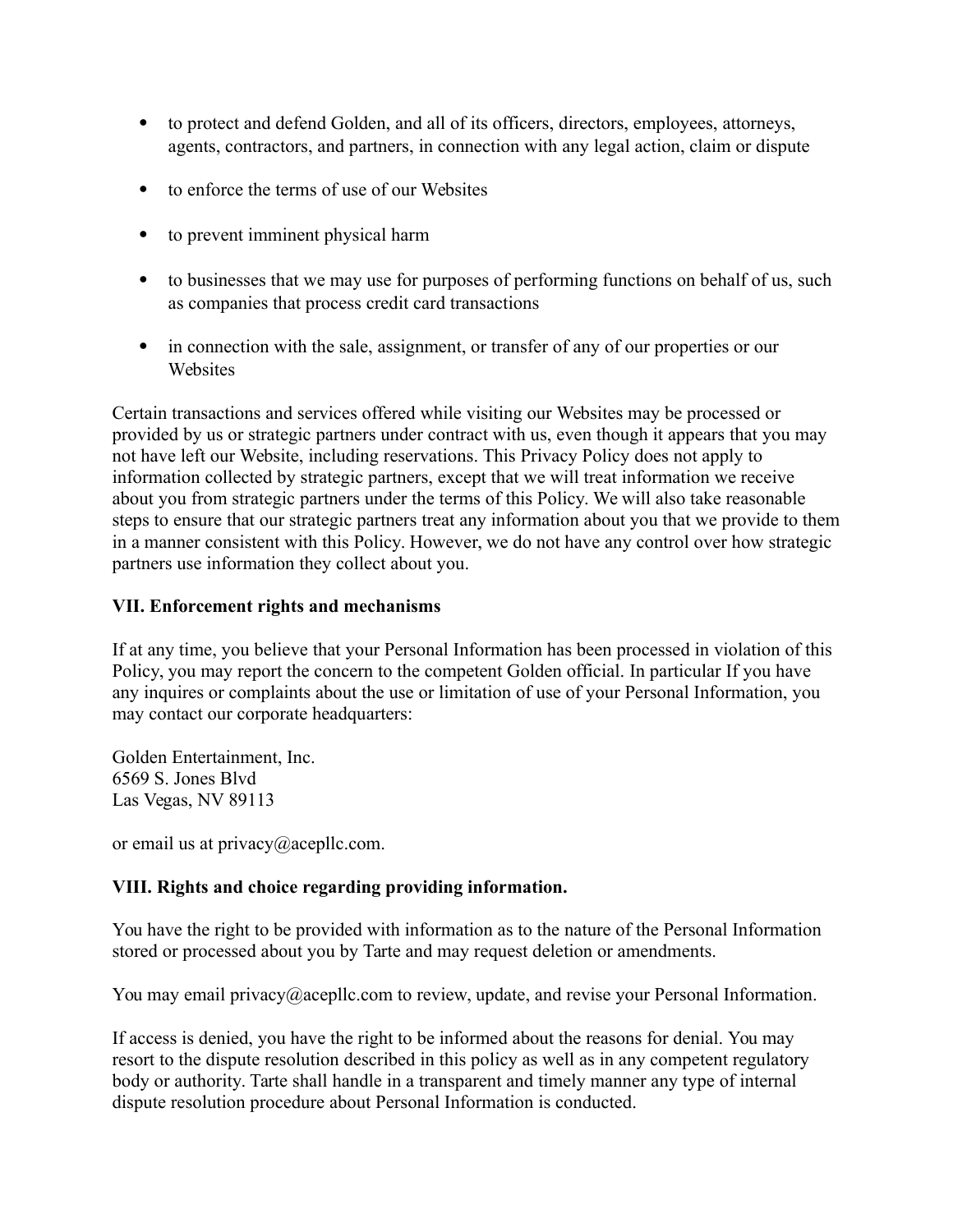If any information is inaccurate or incomplete, you may request that the data be amended. It is your responsibility to provide use with accurate Personal Information about yourself and to inform us of any changes. (e.g. new home address or change of name).

If you demonstrate that the purpose for which the data is being processed in no longer legal or appropriate, the data will be deleted, unless the applicable law requires otherwise.

You may request access to any Personal Information maintained on you by us at any time by emailing privacy@acepllc.com.

# **IX. Security**

Data sent to and received from our Websites is encrypted using SSL technology. General information and Personal Information collected by our Websites is stored on secure servers. The secure servers are protected by firewalls and other standard security procedures. Unfortunately, the transmission of information via the internet is not completely secure, and no security system is impenetrable. While we use reasonable security safeguards to protect the Personal Information we collect, we cannot guarantee that communications between you and our servers will be completely secure or free from unauthorized access by third parties.

### **X. Age restrictions and children's information**

Our Websites are a general audience site intended for persons 21 years of age or older. If we learn we have collected or received Personal Information from a person under 18 without verification of parental consent, we will delete that information. If you believe we might have any information from or about a person under 18, please contact us at www.goldenent.com/privacy.

# **XI. Your California Privacy Rights**

If you are a California resident, you have the right to request information from us regarding the manner in which Tarte shares certain categories of personal information with third parties for their direct marketing purposes, in addition to the rights set forth above. Under California law, you have the right to send us a request at the designated email address listed below to receive the following information:

- The categories of information we disclosed to third parties for their direct marketing purposes during the preceding calendar year
- the names and addresses of the third parties that received the information
- if the nature of the third party's business cannot be determined from their name, examples of the products or services marketed will be provided

This information may be provided in a standardized format that is not specific to you. The designated email address for these requests is: privacy@acepllc.com.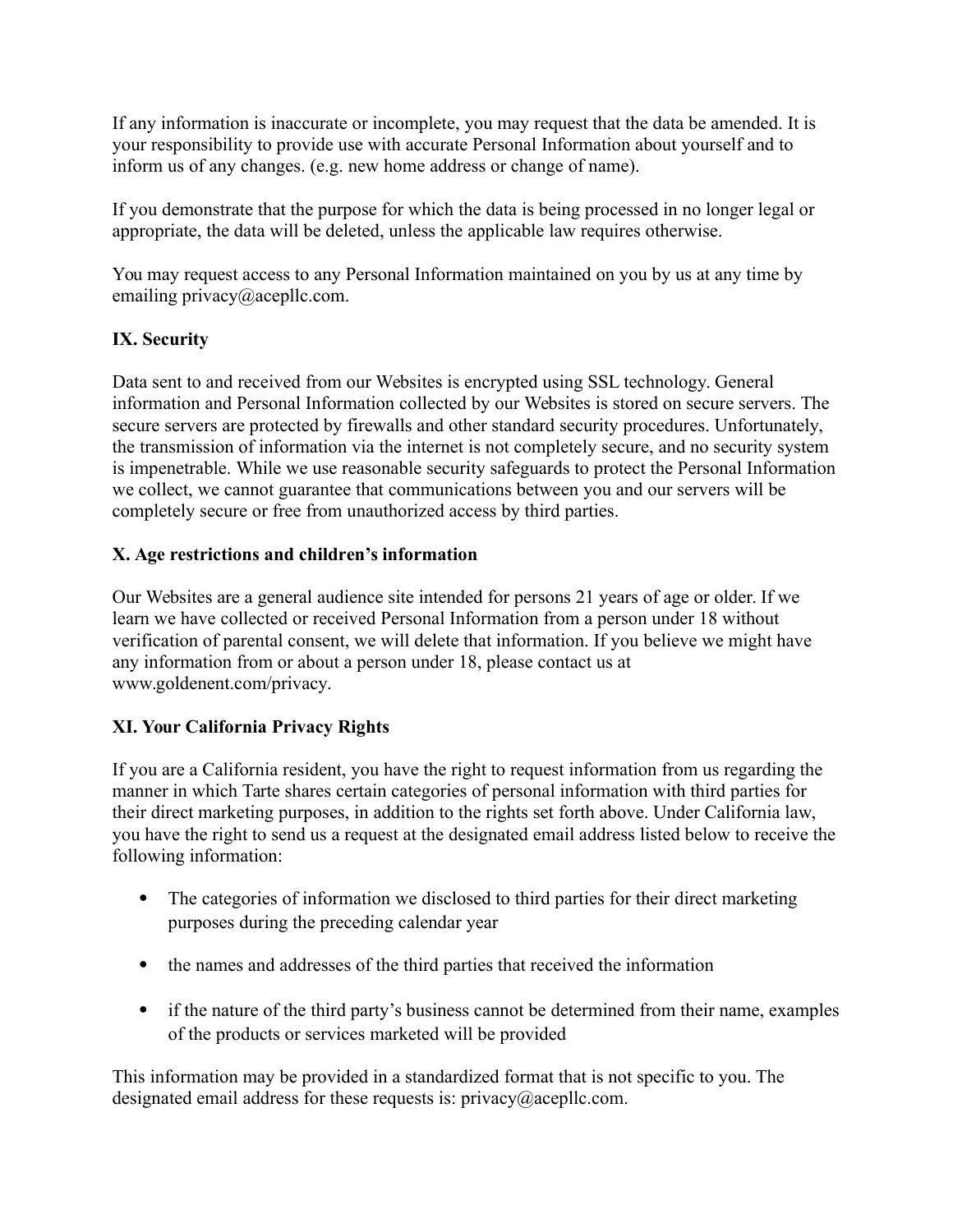Also, please note that we have not yet developed a response to browser "Do Not Track" signals, and do not change any of our data collection practices when we receive such signals. We will continue to evaluate potential responses to "Do Not Track" signals in light of industry developments or legal changes.

### **XII. Obligations to Data Protection Authorities**

We will respond diligently and appropriately to requests from DPAs about this Policy or compliance with applicable data protection privacy laws and regulations. We will, upon request, provide DPAs with names and contact details of the individuals designated to handle this process. With regard to transfers of Personal Information, we will (1) cooperate with inquiries from the DPA responsible for the entity exporting the data and (2) respect its decisions, consistent with applicable law and due process rights. With regard to transfers of data to third parties, we will comply with DPAs' decisions relating to it and cooperate with all DPAs in accordance with applicable legislation.

### **XIII. Responsible gambling**

We want you to have fun in our Vegas casino.

Golden Entertainment, Inc. urges those who gamble to do so responsibly. Problem gambling is an illness that strikes people from all walks of life, but it can be treated. If you think you may have a gambling problem, or know of someone who does, please contact the Problem Gamblers Helpline at 800-522-4700. Counselors are available 24 hours a day, seven days a week to provide information on available treatment and support groups in your area for both the gambler and those affected by the gambler's problem. All calls are completely confidential.

# **XIV. Consent**

You acknowledge that this Privacy Policy is part of the Terms for your use of the Site and you agree that using the Site signifies your assent to this Privacy Policy. You hereby consent to our collection, use, and sharing of your information as described in this Policy.

If after you opt-in you change your mind, you may withdraw your consent for us to contact you, and/or for the continued collection, use or disclosure of your information, at any time, by contacting us at privacy@acepllc.com.

# **XV. Changes and contact information**

This Privacy Policy is effective April 25, 2018. We reserve the right to change, modify or amend this Privacy Policy at any time. When the Privacy Policy is changed, modified and/or amended in a material way, notice will be posted on the Website along with a revised Privacy Policy. Any revised Privacy Policy will only apply prospectively to Personal Information collected or modified after the effective date of the revised policy. Customers are responsible for periodically checking the Privacy Policy posted on our Websites for changes.